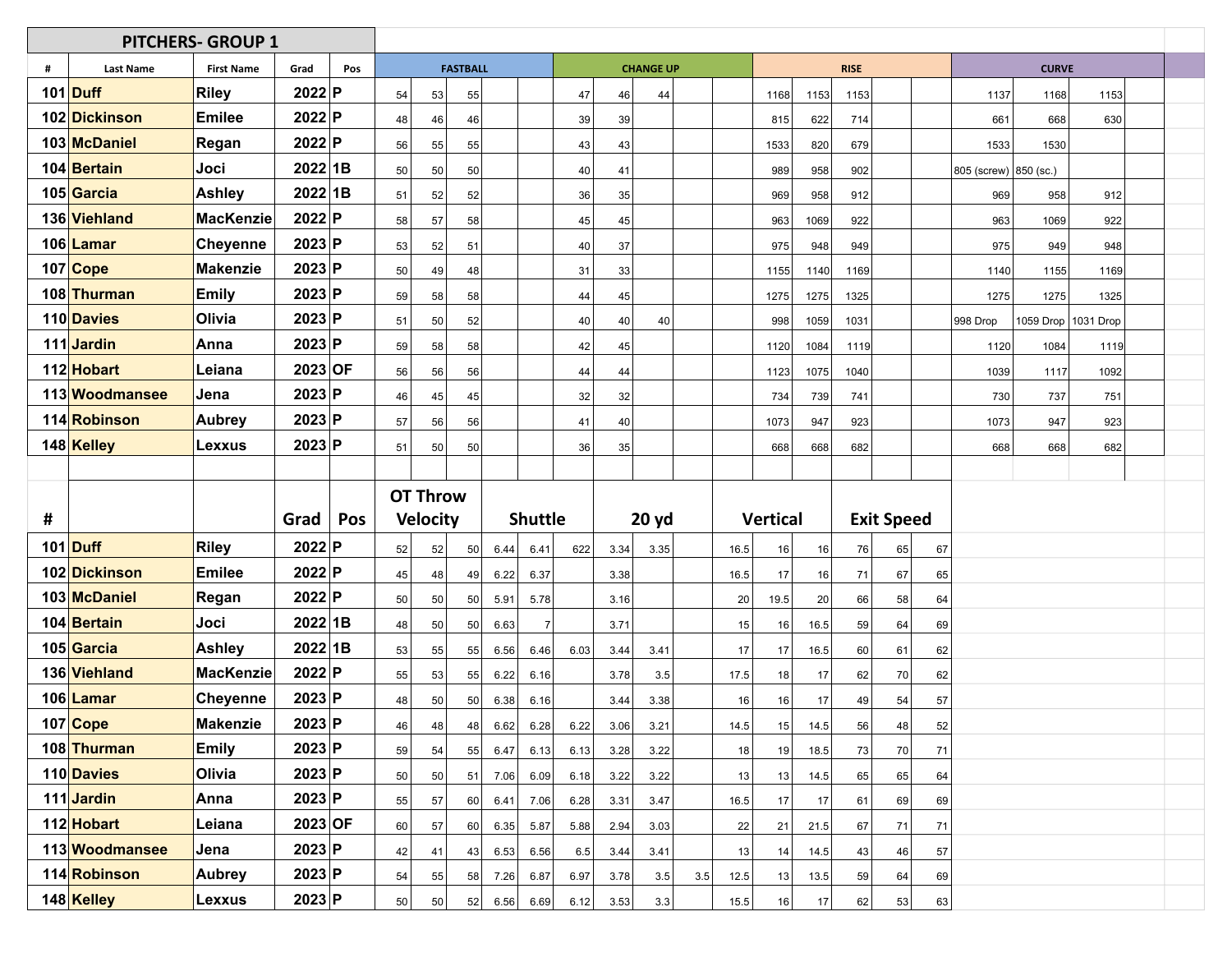| # | <b>Last Name</b>        | <b>First Name</b>        | Grad                  | Pos       |    |                 | <b>FASTBALL</b> |      | <b>CHANGE UP</b> |          |      |       |      | <b>RISE</b> |                 |      |      |                   |    | <b>CURVE</b> |      |      |  |
|---|-------------------------|--------------------------|-----------------------|-----------|----|-----------------|-----------------|------|------------------|----------|------|-------|------|-------------|-----------------|------|------|-------------------|----|--------------|------|------|--|
|   | 116 Nelson              | Jessica                  | 2023 P                |           | 59 | 59              | 59              |      |                  | 49       | 43   |       |      |             | 843             | 820  | 883  |                   |    | 843          | 820  | 883  |  |
|   | 117 Stansbury           | Abby                     | 2023 P                |           | 56 | 55              | 56              |      |                  | 44       | 44   |       |      |             | 809             | 820  | 800  |                   |    | 809          | 820  | 800  |  |
|   | $118$ Brill             | <b>Tyler</b>             | 2023 3B               |           | 55 | 55              |                 |      |                  | 43       | 43   |       |      |             | 910             | 1022 | 1064 |                   |    | 910          | 1022 | 1064 |  |
|   | 119 McMullen            | <b>Cameron</b>           | 2023 P                |           | 54 | 54              |                 |      |                  | 35       | 37   |       |      |             | 922             | 970  | 946  |                   |    | 922          | 970  | 946  |  |
|   | 137 Nichols             | <b>Missy</b>             | 2023 P                |           | 53 | 53              | 52              |      |                  | 38       |      |       |      |             | 1198            | 1316 | 1124 |                   |    | 1198         | 1316 | 1124 |  |
|   | 139 Mcdoniels           | <b>Scout</b>             | 2023 2B               |           | 52 | 52              | 52              |      |                  | 38       |      |       |      |             | 676             |      |      |                   |    | 678          | 747  | 694  |  |
|   | 143 Villanueva          | <b>Jasmine</b>           | 2023 P                |           | 56 | 55              | 55              |      |                  | 42       | 40   |       |      |             | 1153            | 1226 |      |                   |    | 1153         | 1226 |      |  |
|   | 144 Vasas               | Lacey                    | $2023$ CF             |           | 58 | 56              | 56              |      |                  | 38       | 39   |       |      |             | 1184            | 1200 | 1168 |                   |    | 1184         | 1200 | 1168 |  |
|   | 146 Smith               | <b>Madeline</b>          | 2023 P                |           | 50 | 49              | 49              |      |                  | 31       | 32   |       |      |             | 1154            | 1234 | 1168 |                   |    | 1154         | 1235 | 1168 |  |
|   | 515 Ingram              | <b>Briley</b>            | 2023 P                |           | 57 | 57              | 56              |      |                  | 41       | 39   |       |      |             | 922             | 922  | 947  |                   |    | 922          | 922  | 947  |  |
|   | 120 Pappas              | Sophie                   | 2024 MI               |           | 54 | 54              | 54              |      |                  | 39       | 43   |       |      |             | 904             | 983  | 921  |                   |    | 904          | 983  | 921  |  |
|   | 121 McHill              | <b>Faith</b>             | 2024 P                |           | 63 | 62              | 62              |      |                  | 44       | 43   |       |      |             | 1137            | 1515 |      |                   |    | 1137         |      |      |  |
|   | 122 Ledendecker         | <b>Nicole</b>            | 2024 OF               |           | 53 | 52              | 52              |      |                  | 37       | 38   |       |      |             | 772             | 1010 |      |                   |    | 772          |      |      |  |
|   | 123 Hudson              | <b>Kaycee</b>            | 2024 P                |           | 57 | 57              | 57              |      |                  | 36       | 37   |       |      |             | 1009            | 898  | 992  |                   |    | 1009         | 898  | 992  |  |
|   | $135$ Smith             | Abby                     | $2024$ P              |           | 51 | 52              | 53              |      |                  | 40       | 39   |       |      |             | 1183            | 1081 |      |                   |    | 1183         |      |      |  |
|   | 147 Maxwell             | Anna                     | 2024 P                |           |    |                 |                 |      |                  | 32       | 30   |       |      |             | 804             | 775  | 988  |                   |    |              |      |      |  |
|   | 138 Jensen              | <b>Holland</b>           | 2024 P                |           | 57 | 57              | 56              |      |                  | 46       | 46   |       |      |             | 1183            | 1265 | 1237 |                   |    | 1183         | 1265 | 1237 |  |
|   | 415 Bents               | Jianna                   |                       | 2023 P/OF | 52 | 52              | 51              |      |                  | 34       | 36   |       |      |             | 987             | 1138 | 1249 |                   |    | 1018         | 956  |      |  |
|   |                         |                          |                       |           |    |                 |                 |      |                  |          |      |       |      |             |                 |      |      |                   |    |              |      |      |  |
|   |                         |                          |                       |           |    |                 |                 |      |                  |          |      |       |      |             |                 |      |      |                   |    |              |      |      |  |
|   |                         |                          |                       |           |    | <b>OT Throw</b> |                 |      |                  |          |      |       |      |             |                 |      |      |                   |    |              |      |      |  |
| # |                         |                          | Grad                  | Pos       |    | <b>Velocity</b> |                 |      | <b>Shuttle</b>   |          |      | 20 yd |      |             | <b>Vertical</b> |      |      | <b>Exit Speed</b> |    |              |      |      |  |
|   | 116 Nelson              | Jessica                  | 2023 P                |           | 58 | 57              | 58              | 6.06 | 6.28             | $6 \mid$ | 3.13 | 3.09  |      | 20          | 20.5            | 21   | 59   | 69                | 68 |              |      |      |  |
|   | 117 Stansbury           | Abby                     | 2023 P                |           | 55 | 56              | 56              | 6.34 | 6.25             | 6.18     | 3.32 | 3.28  |      | 17          | 16              | 16.5 | 67   | 69                | 70 |              |      |      |  |
|   | $118$ Brill             | <b>Tyler</b>             | 2023 3B               |           | 54 | 53              | 52              | 6.59 | 6.59             | 6.47     | 3.17 | 3.32  |      | 17          | 17.5            | 17   | 54   | 62                | 67 |              |      |      |  |
|   | 119 McMullen            | <b>Cameron</b>           | 2023 P                |           | 55 | 56              | 49              | 6.34 | 6.56             | 6.63     | 3.29 | 3.37  |      | 14          | 14.5            | 15   | 72   | 69                | 69 |              |      |      |  |
|   | 137 Nichols             | <b>Missy</b>             | 2023 P                |           | 50 | 48              | 51              | 6.5  | 6.63             | 6.44     | 3.34 | 3.25  |      | 18          | 17.5            | 18   | 71   | 61                | 71 |              |      |      |  |
|   | 139 Mcdoniels           | <b>Scout</b>             | 2023 2B               |           | 51 | 50              | 52              | 6.66 | 6.66             | 6.3      | 3.19 | 3.29  | 3.15 | 15.5        | 16              | 16.5 | 66   | 60                | 65 |              |      |      |  |
|   | 143 Villanueva          | Jasmine                  | 2023 P                |           | 54 | 56              | 58              | 6.5  |                  |          | 3.5  | 3.56  |      | 19          | 16.5            | 17   | 67   | 68                | 69 |              |      |      |  |
|   | 144 Vasas               | Lacey                    | $2023$ CF             |           | 53 | 55              | 54              | 6.35 |                  |          | 3.22 | 3.4   | 3.29 | 16.5        | 16              | 17   | 66   | 60                | 65 |              |      |      |  |
|   | 146 Smith               | <b>Madeline</b>          | 2023 P                |           | 42 | 41              | 43              | 6.84 |                  |          | 3.38 |       |      | 19          | 19              | 18   | 61   | 63                | 53 |              |      |      |  |
|   | 515 Ingram              | <b>Briley</b>            | 2023 P                |           | 49 | 50              | 51              | 6.44 |                  |          | 3.53 |       |      | 15          | 16              | 16   | 69   | 68                | 69 |              |      |      |  |
|   | $120$ Pappas            | <b>Sophie</b>            | $2024$ MI             |           | 54 | 53              | 52              | 6.59 |                  |          | 3.44 |       |      | 15          | 15              | 16   | 67   | 68                | 70 |              |      |      |  |
|   | 121 McHill              | Faith                    | $2024$ P              |           | 58 | 59              | 58              | 7.44 | 7.06             | 7.26     | 3.72 | 3.75  |      | 18          | 19              | 18.5 | 67   | 60                | 73 |              |      |      |  |
|   | 122 Ledendecker         | <b>Nicole</b>            | $2024$ OF             |           | 51 | 52              | 55              | 6.5  | 6.66             | 6.63     | 3.32 | 3.31  |      | 17          | 16              | 17   | 69   | 67                | 65 |              |      |      |  |
|   | 123 Hudson              | <b>Kaycee</b>            | 2024 P                |           | 55 | 54              | 54              | 6.1  | 6.28             | 6.3      | 3.25 | 3.31  |      | 17          | 17              | 17.5 | 67   | 71                | 73 |              |      |      |  |
|   | $135$ Smith             | Abby                     | $2024$ P              |           | 55 | 55              | 56              | 6.25 | 6.5              | 6.19     | 3.22 | 3.21  |      | 17          | 17              | 17   | 68   | 71                | 70 |              |      |      |  |
|   | 147 Maxwell             | Anna                     | $2024$ P              |           |    |                 |                 | 6.69 |                  |          | 3.85 | 3.28  |      | 21          | 20.5            | 21   | 64   | 67                | 69 |              |      |      |  |
|   | 138 Jensen<br>415 Bents | <b>Holland</b><br>Jianna | $2024$ P<br>$2023$ OF |           | 55 | 54<br>52        | 55              | 6.28 |                  |          | 3.22 | 3.19  |      | 15          | 16              | 15.5 | 62   | 64                | 66 |              |      |      |  |